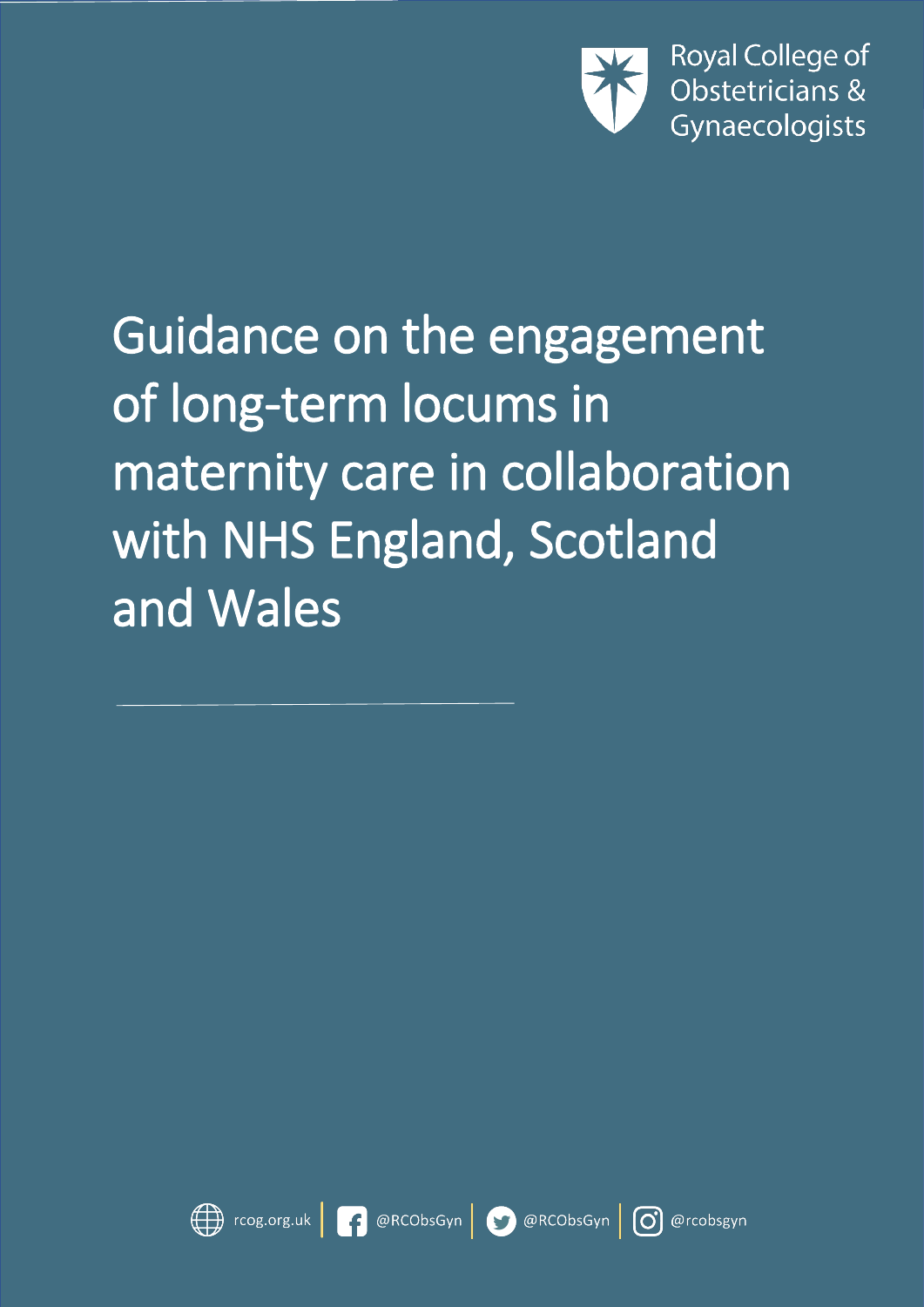

## **Contents**

| Guidance for departments on supernumerary or directly supervised clinical duties prior to |  |
|-------------------------------------------------------------------------------------------|--|
|                                                                                           |  |
|                                                                                           |  |
|                                                                                           |  |
|                                                                                           |  |
|                                                                                           |  |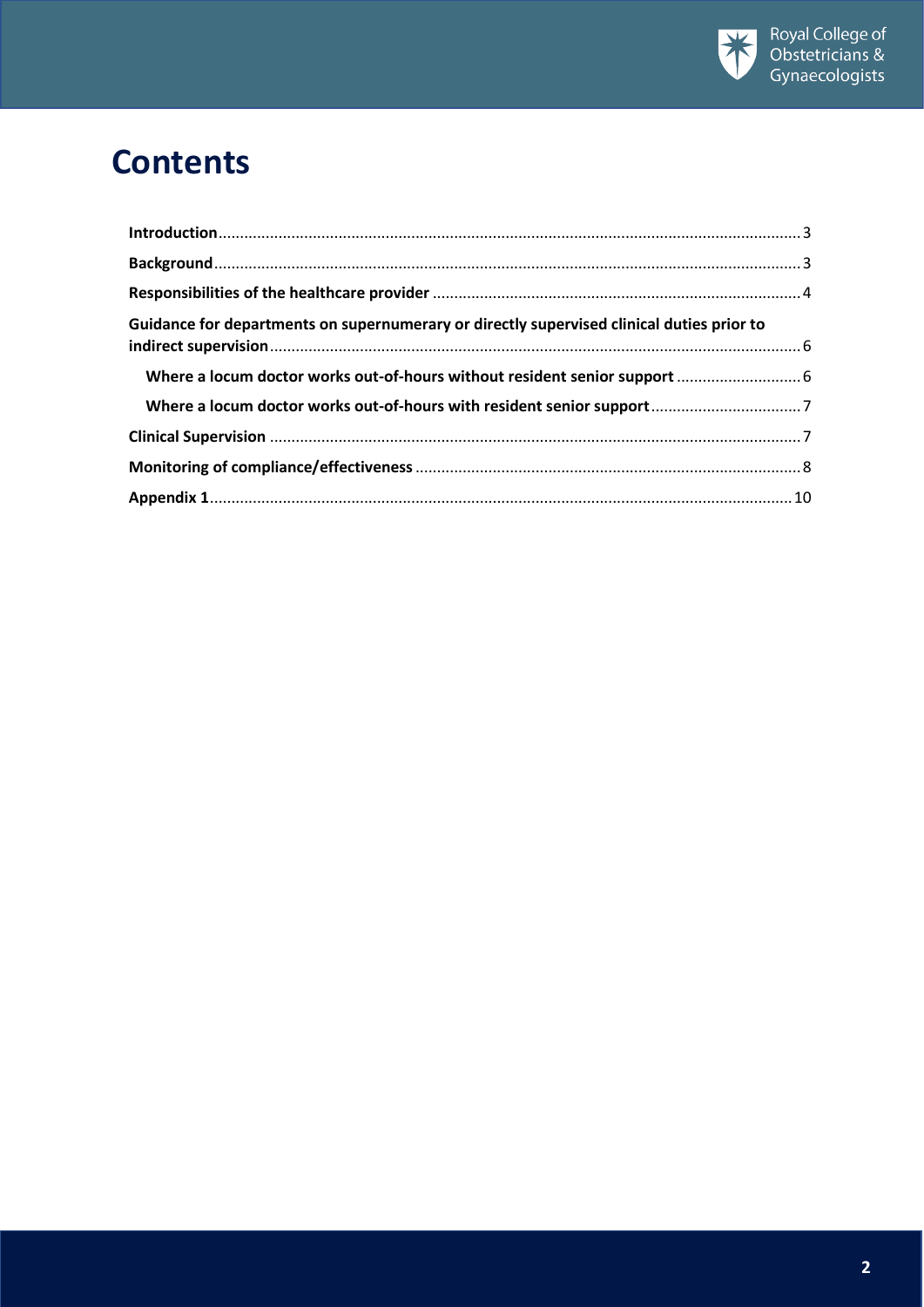

### <span id="page-2-0"></span>**Introduction**

The RCOG has developed this guidance on the engagement of locums in maternity care in collaboration with the NHS. The guidance outlines roles and responsibilities for healthcare providers, healthcare organisations and individual doctors undertaking locum positions within the NHS. It has been approved by NHS England, Wales and Scotland.

For the purposes of this guidance, a locum refers to a doctor who:

- Is placed by a locum agency or a locum bank to work in a healthcare organisation
- Directly engages with healthcare organisations for short-term work.
- Is a doctor in training who undertakes locums outside their training

**In this guidance a long-term locum is one where the placement is for longer than two weeks duration.** This is an opportunity for doctors to obtain the evidence they require to meet the criteria for a Certificate of Eligibility for Locums (CEL) outlined in the Royal College of Obstetricians and Gynaecologists' Guidance on the Engagement of Short-Term Locums in Maternity Care.

**Locum doctors do not have to provide a CEL for a long-term locum position.**

# <span id="page-2-1"></span>**Background**

Comprehensive guidance for healthcare providers, locum agencies and individual locum doctors has been produced by NHS England. The RCOG and the NHS strongly recommend that healthcare organisations engaging locum doctors should use this practical guidance to support those individuals and ensure they comply with recommended processes such as pre-employment checks and appropriate induction.

- **[Supporting organisations engaging with locums and doctors](https://www.england.nhs.uk/wp-content/uploads/2018/10/supporting_locum_agencies_and_providers.pdf) in short-term placements**
- **[Supporting locums and doctors in short-term placements](https://www.england.nhs.uk/wp-content/uploads/2018/10/supporting_locums_doctors.pdf)**

Recent high-profile cases in maternity care have highlighted the need for adequate support and supervision of locums who enter the workplace. These individuals face the challenge of providing excellent clinical care but without the knowledge of the organisation or familiarity with the staff with whom they will work.

Currently there are widespread shortages of suitably qualified obstetricians and gynaecologists who can safely undertake the role of senior resident doctor out-of-hours with indirect supervision from a consultant who is non-resident.

Rota gaps amongst doctors are present in 83% of obstetric units at any one time (Blotkamp 2019). These are due to a combination of sickness, parental leave and a shortfall in the number of allocated trainees from HEE/NES/NIMDA/NHS Wales training programmes due to out of programme activity and attrition.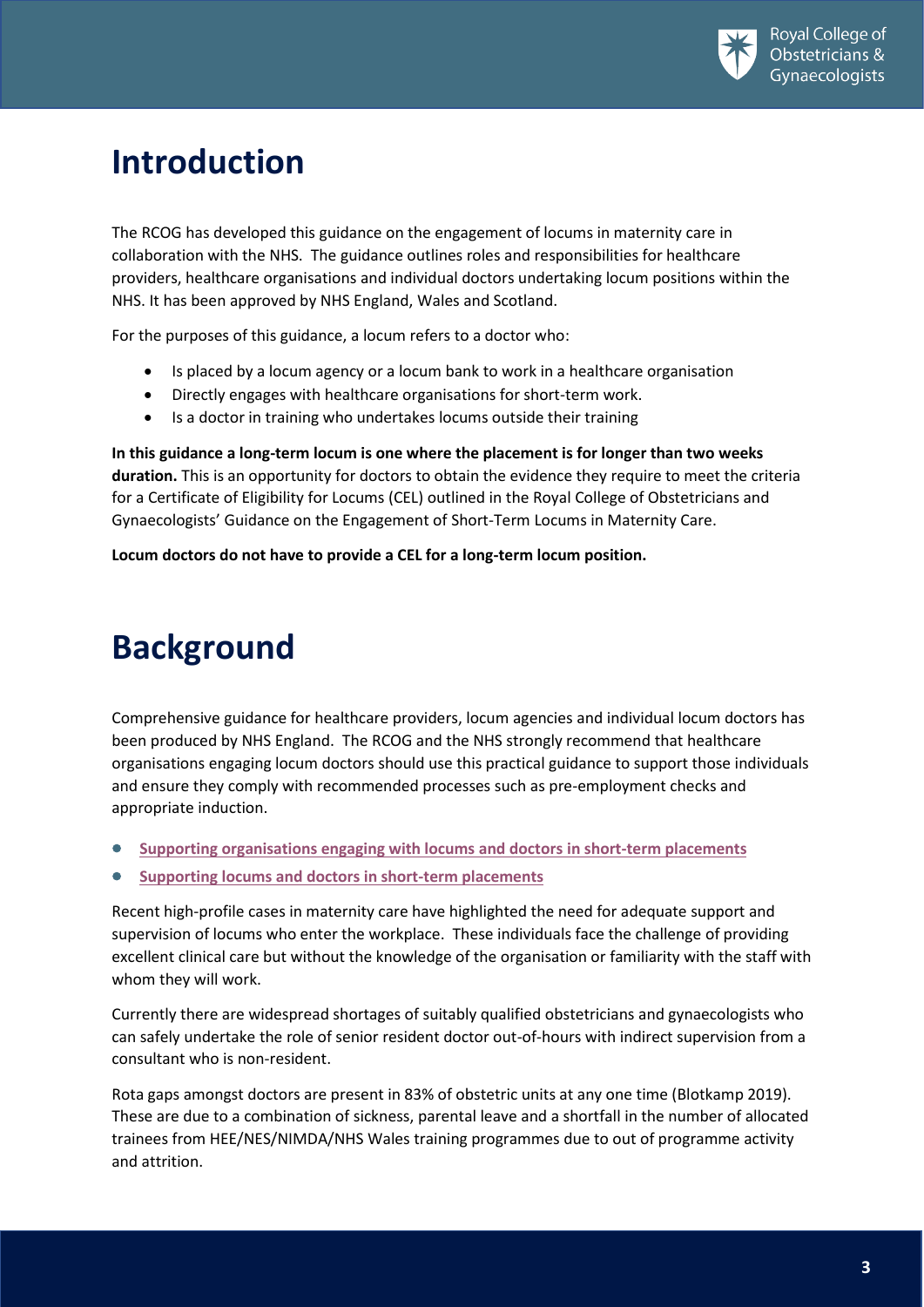

Where possible, healthcare providers encourage the use of internal locums so that the service is provided by staff already working within the unit. However, in order to comply with junior doctor contract rules and to prevent trainees, SAS and locally employed doctors from working excessive hours, external agency locums are often required. These locum doctors have not always worked in the unit previously. Therefore, appropriately robust recruitment processes and assessment of their skills and knowledge, with structured feedback and support, are required before they are released to work independently. This is to ensure there is no compromise in patient safety and quality of care.

### <span id="page-3-0"></span>**Responsibilities of the healthcare provider**

The responsibilities of the healthcare provider are outlined in the NHSE guidance but are reproduced here for ease of reference.

### **A healthcare provider which engages the locum doctor is responsible for (at the point of placement):**

- Verifying that GMC registration and licence to practise, HPAN, identity, language, health clearance and other checks have taken place, or undertaking these if this cannot be verified
- Ensuring that it is aware if any doctors placed with them have GMC conditions or undertakings on their registration and that they will be able to work within these restrictions
- Accurately representing to the locum doctor and locum agency (where relevant) which skills and competencies are required in the position for which the doctor is being engaged
- **Providing suitable induction to the doctor to enable them to carry out the work they are being** engaged to do (including appropriate IT system login/access, buildings/departmental access and the process for escalating concerns)
- Completing the required end of placement/exit report and peer/colleague feedback for the doctor
- **Integrating the doctor into their governance structure in a manner appropriate to the nature** and duration of the placement
- Supporting the doctor's appraisal preparation
- Agreeing with the doctor and at the discretion of the doctor's responsible officer to provide annual appraisal for the doctor if appropriate to do so (in light of the nature and duration of the doctor's placement), to the standard of the 'Medical Appraisal Guide' (NHS England 2014), along with 'Guidance on supporting information for appraisal and revalidation' (GMC 2018). NHS England GPs' appraisals are organised through NHS England local teams
- Notifying the doctor and locum agency (where relevant) if any significant information of note arises in relation to the doctor's practice during their placement (and/or the doctor's responsible officer if the agency is not the doctor's designated body)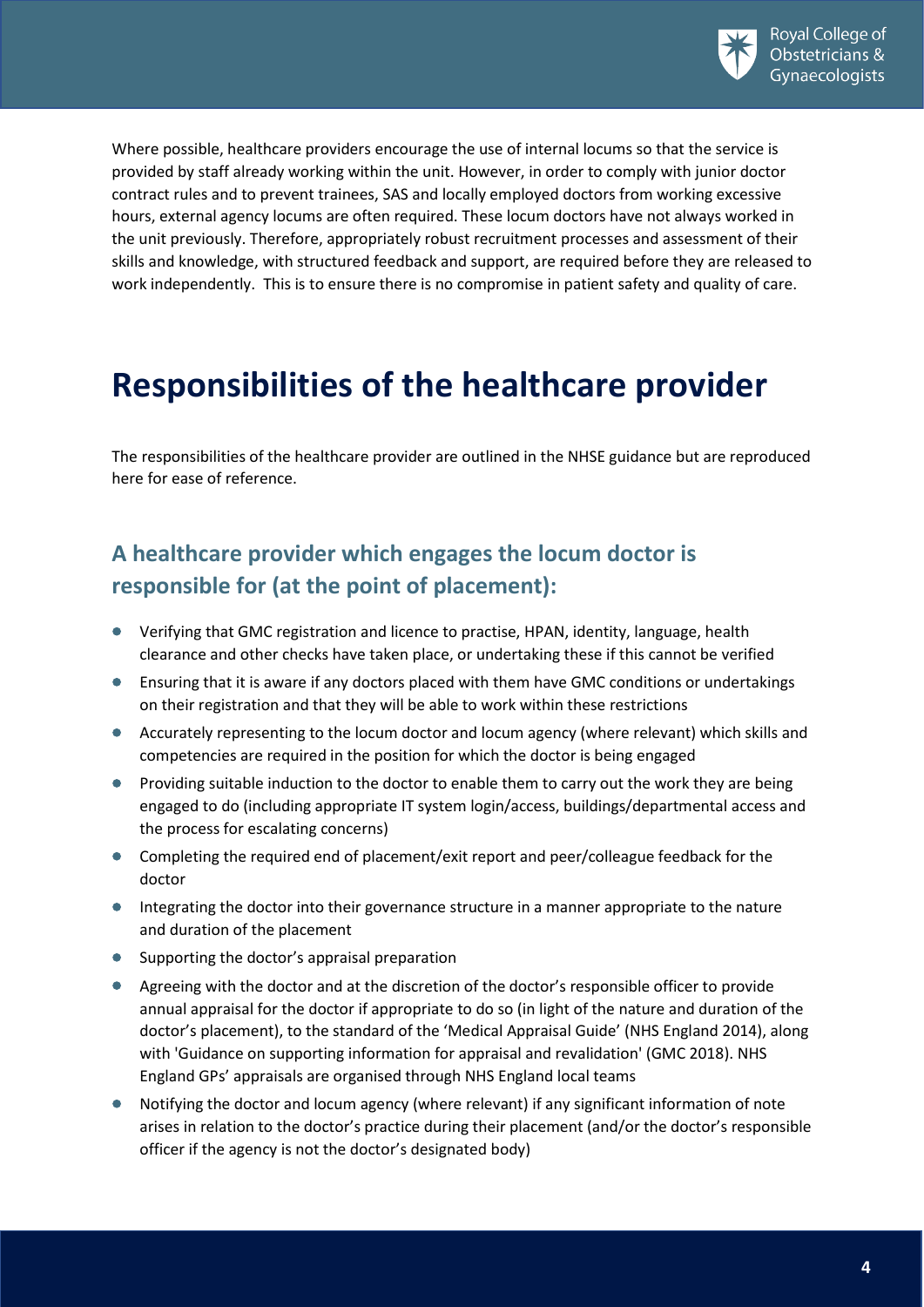

- Agreeing with the locum agency or NHS England local team (where relevant) whether any necessary investigation is carried out in the organisation
- Including quality elements within the service level agreement (if applicable) with the locum agency to facilitate the above 2.

### **Specific requirements for healthcare organisations engaging with locums in maternity services who undertake the role of senior resident doctor out-of-hours.**

The RCOG has been working across all nations to agree more extensive guidance and recommendations for locum placements. This guidance has been agreed and signed off by NHS England, NHS Wales and NHS Scotland. It recommends that all maternity providers should have a written policy and standard operating procedures for the employment of locum medical staff which includes a process for monitoring compliance/effectiveness.

These should include:

- Ensuring that the locum doctor's Curriculum Vitae is reviewed by an appropriately qualified O&G consultant (or equivalent). The lead clinician should pay particular attention to the skills and experience of the doctor
- Checking that appropriate pre-employment checks have been completed
- Discussion between the locum doctor and the lead clinician about clinical capabilities on appointment or prior to starting employment
- Arrangement of appropriate departmental induction with a senior member of staff (preferably a consultant) on the commencement day
- Access to all IT systems, guidelines and training completed on commencement day
- A named consultant to support the locum (this could be the clinical lead, rota lead or college tutor depending on the circumstances and length of the locum attachment)
- Arrangement of supernumerary or directly supervised clinical duties enabling assessment of skills prior to undertaking clinical duties with indirect supervision, especially out-of-hours
- Review of suitability for the post based on multidisciplinary feedback
- **•** Feedback to the locum doctor and to the employing agency regarding the locum's performance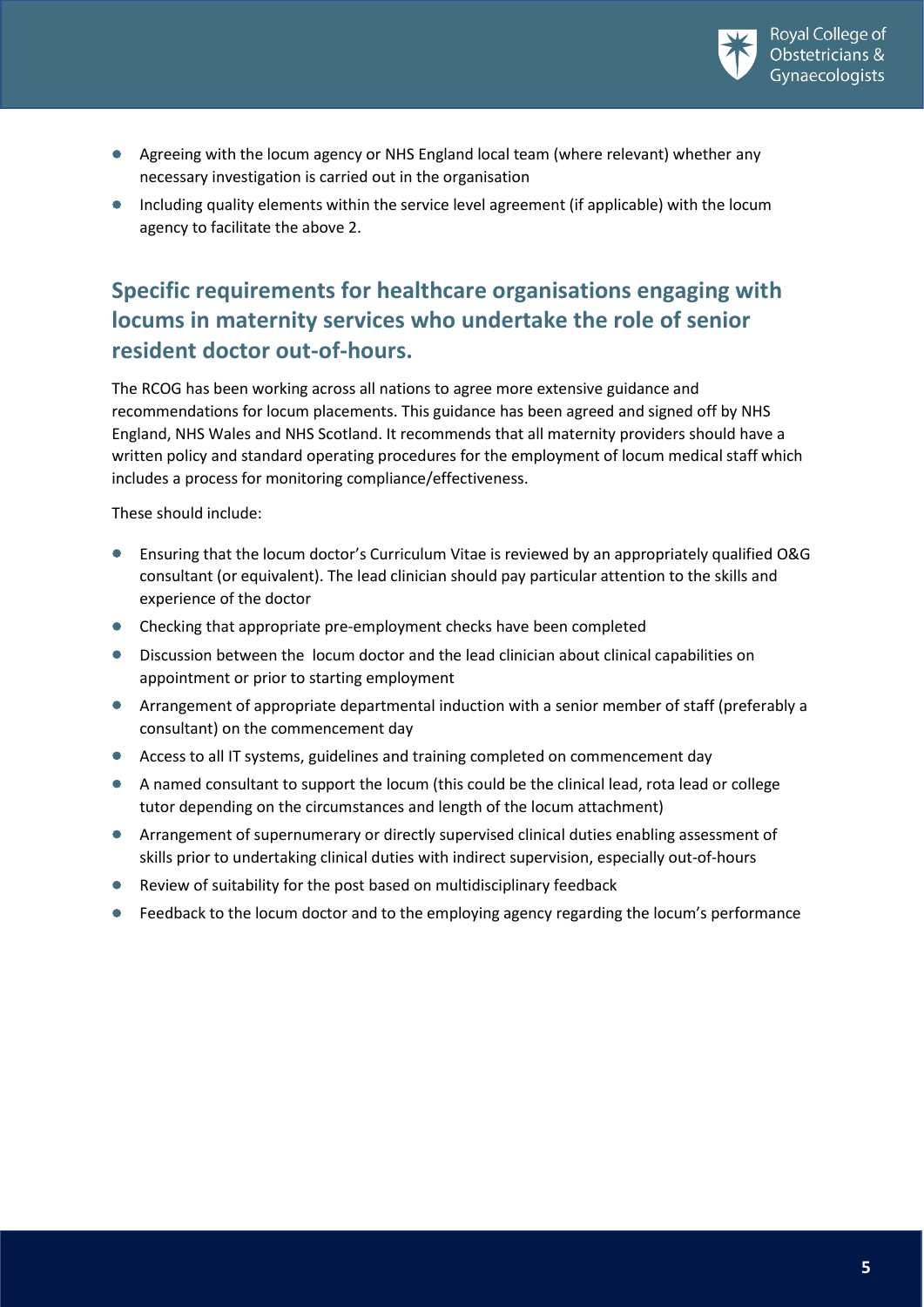

# <span id="page-5-0"></span>**Guidance for departments on supernumerary or directly supervised clinical duties prior to indirect supervision**

The guidance on what might constitute appropriate supervision or assessment of skills will vary depending on the service configuration. Services vary both with the number of tiers in their middle grade rota and the seniority of staff on those rotas.

### <span id="page-5-1"></span>**Where a locum doctor works out-of-hours without resident senior support**

If a locum doctor is to be employed on the senior tier of a middle grade rota or on a single tier middle grade rota, where the consultant is non-resident out-of-hours, the performance of the locum doctor should be reviewed and assessed prior to allowing them to work out-of-hours. This may be undertaken by assigning them to work in a supernumerary capacity alongside a consultant on the wards and in theatre. Educational tools (OSATs, NOTSS) are available to aid assessment if required and would also assist the locum in obtaining the evidence to gain a Certificate of Eligibility for Locums. It would be appropriate for more challenging caesarean sections and instrumental deliveries to be assessed as well as management plans on labour ward or the antenatal and postnatal ward. Balancing the requirements of the out-of-hours gynaecology service should also be considered as part of the wider professional judgement of the doctor. These activities could be undertaken out-of-hours provided there is direct consultant supervision. It should be noted that the clinical capabilities outlined in the core curriculum can help support consultants making these judgements.

There should be an active decision made that the locum doctor is suitable to undertake indirectly supervised shifts, based upon multidisciplinary feedback. This should be fed back to the individual doctor and documented. The timescales to reach this decision will vary dependent on the skills and experience of the locum doctor.

As part of this sign off, the locum doctor should be given clear instructions about clinical scenarios when a consultant should be informed and when it would be mandatory to call a consultant in from home. This should include the clinical scenarios detailed in Appendix 1 and any other situations identified by the unit.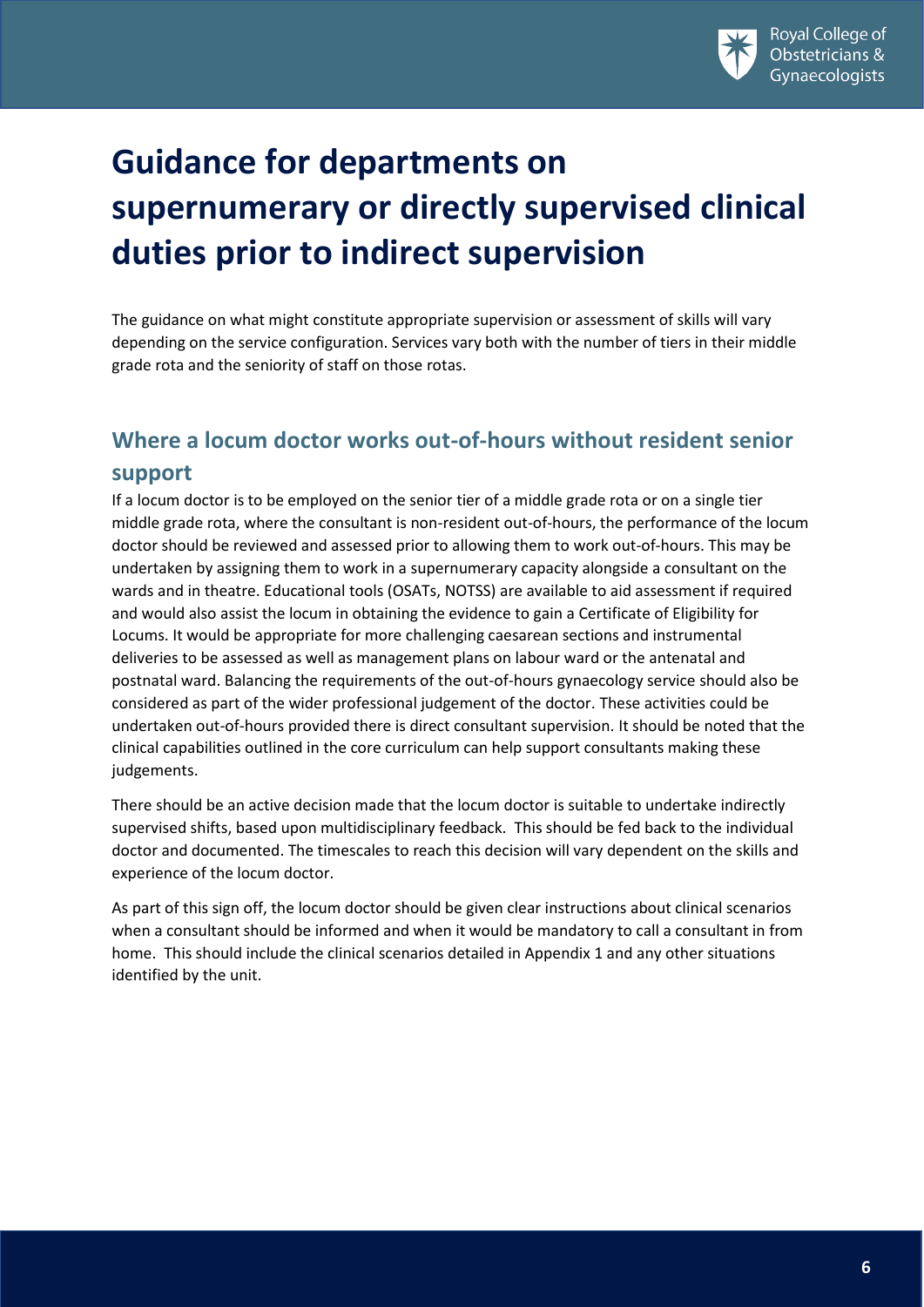

### <span id="page-6-0"></span>**Where a locum doctor works out-of-hours with resident senior**

#### **support**

For locum doctors working on the junior tier of a two-tier system or where there is a resident consultant on-call, the locum doctor should be paired with a senior specialty trainee (ST6/7) or consultant to work under direct supervision initially before being assigned to work in the different ward areas. There should be an active decision made, based upon multidisciplinary feedback, that the locum doctor is suitable to undertake indirectly supervised shifts but with a senior resident doctor immediately available. This decision should be fed back to the individual doctor and documented. As part of this sign off the locum doctor should be given clear instructions about clinical scenarios when a consultant should be informed and when it would be mandatory to call a consultant in from home.

## <span id="page-6-1"></span>**Clinical Supervision**

Appropriate clinical supervision and support is at the heart of safe care for women, babies, and their families. In all units, policies for appropriate supervision and escalation should be in place and clearly understood by all staff, not just locum doctors.

Units must agree under what circumstances a consultant must be informed about activity within their unit and where consultant presence is mandatory. The trigger lists in Appendix 1 detail the clinical scenarios in which the RCOG recommend that the consultant is either informed or should attend in person while on-call.

Locum doctors who are known to the unit from previous periods of employment and are known to be competent to work on the appropriate tier can commence work without the period of supervision outlined above.

Locum doctors should be supported in achieving the competencies required for completion of the Certificate of Eligibility for Locums (CEL) if they wish to be able to carry out short-term locums in the future.

In all cases, if locum doctors are deemed unsuitable for the work after due consideration, then feedback should be given to the doctor in person and to the agency. If they are not deemed to be suitable, they can then be given a period of notice.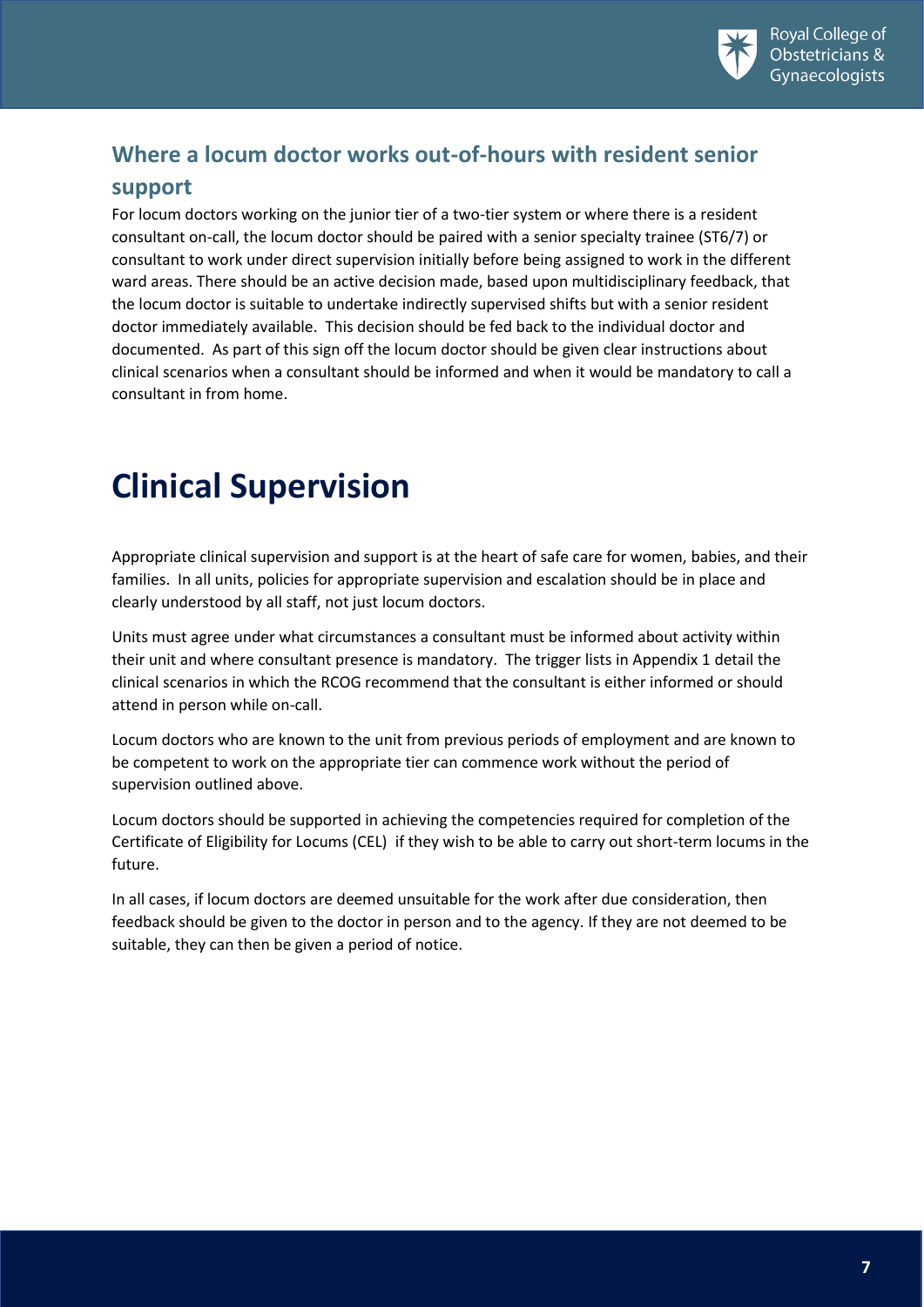

# <span id="page-7-0"></span>**Monitoring of compliance/effectiveness**

The RCOG/NHS recommends that units monitor compliance with this guidance.

The following is a simple tool which can be adapted for local use and retained as evidence of a robust process of assessment for all locum appointments. This could be completed by the lead consultant with support from a medical administrator

| Compliance                                                                                                         | Completed Y/N | Date |
|--------------------------------------------------------------------------------------------------------------------|---------------|------|
| Locum doctor CV reviewed by consultant lead prior<br>to appointment                                                |               |      |
| Discussion with locum doctor re clinical capabilities<br>by consultant lead prior to starting or on<br>appointment |               |      |
| Departmental induction by consultant on<br>commencement date                                                       |               |      |
| Access to all IT systems and guidelines and training<br>completed on commencement date                             |               |      |
| Named consultant supervisor to support locum                                                                       | Name:         |      |
| Supernumerary clinical duties undertaken with<br>appropriate direct supervision                                    |               |      |
| Review of suitability for post and OOH working<br>based on MDT feedback                                            |               |      |
| Feedback to locum doctor and agency on<br>performance                                                              |               |      |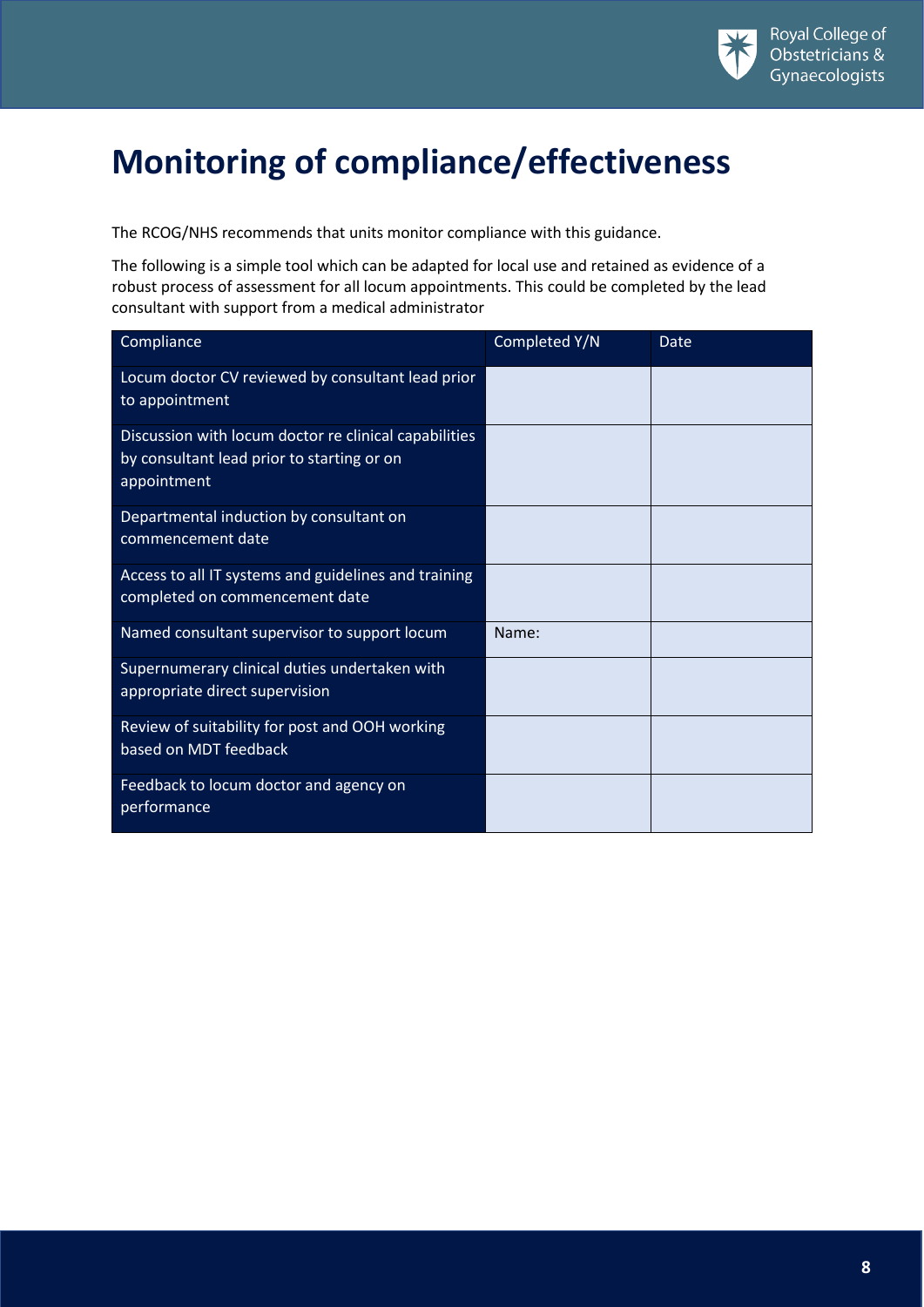

# **References**

**1.** 1. Blotkamp A, NMPA Project Team. *National Maternity and Perinatal Audit: Organisational Report 2019*. London: RCOG; 2019.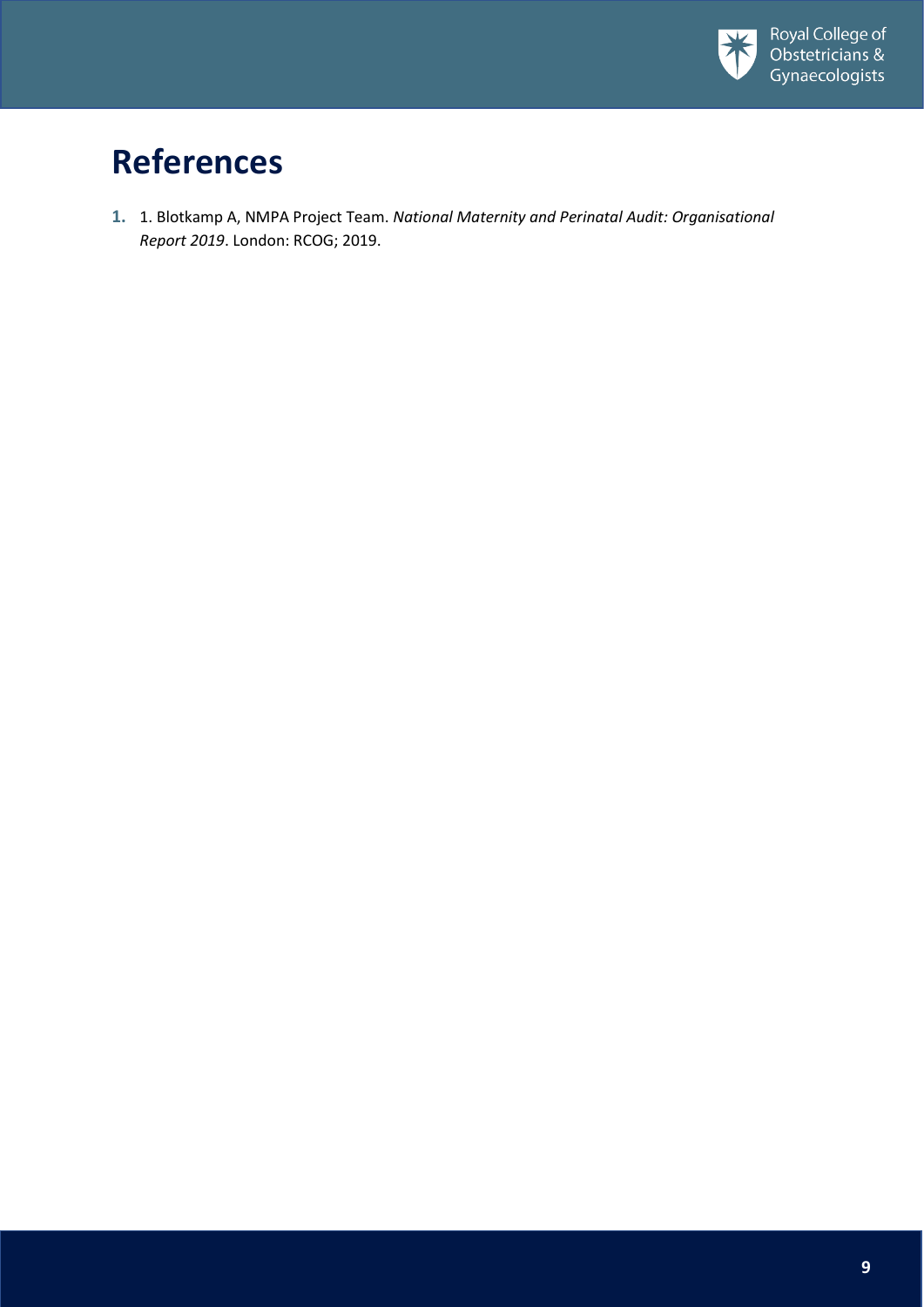# <span id="page-9-0"></span>**Appendix 1**

Clinical scenarios in which the RCOG recommends that the consultant should be informed or attend in person whilst on-call.

#### **Situations in which the consultant MUST ATTEND**

#### **GENERAL**

In the event of high levels of activity e.g a second theatre being opened, unit closure due to high levels of activity requiring obstetrician input

Any return to theatre for obstetrics or gynaecology

Team debrief requested

If requested to do so

#### **OBSTETRICS**

Early warning score protocol or sepsis screening tool that suggests critical deterioration where HDU / ITU care is likely to become necessary

Caesarean birth for major placenta praevia / abnormally invasive placenta

Caesarean birth for women with a BMI >50

Caesarean birth <28/40

Premature twins (<30/40)

4th degree perineal tear repair

Unexpected intrapartum stillbirth

Eclampsia

Maternal collapse e.g septic shock, massive abruption

PPH >2L where the haemorrhage is continuing and Massive Obstetric Haemorrhage protocol has been instigated

#### **GYNAECOLOGY**

Any laparotomy